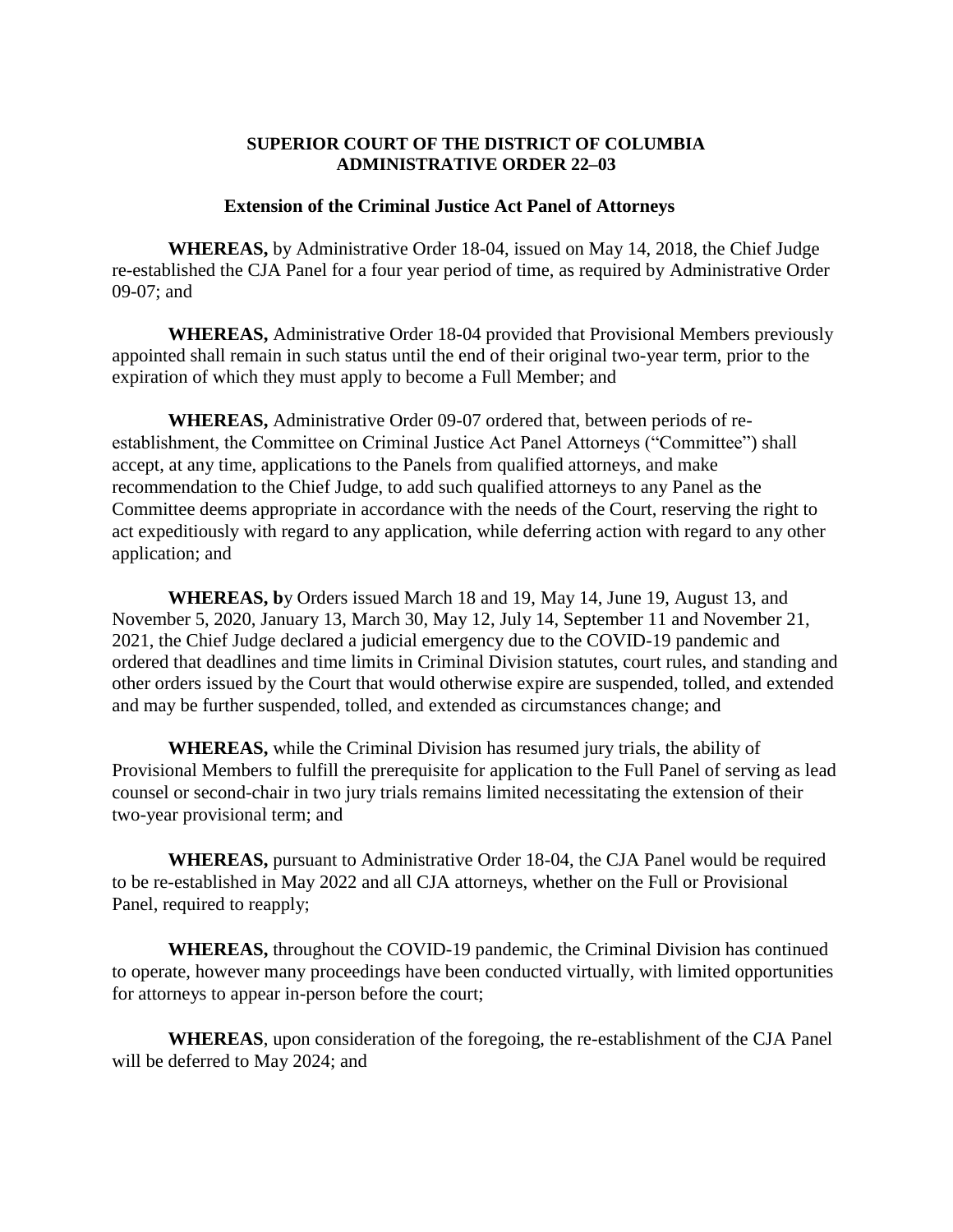**WHEREAS,** the Committee will continue to review and consider all applications pending as of the date of this order, following its procedures for evaluating applications, and recommending names of attorneys to be appointed to the CJA Panel as Provisional Members; and

**WHEREAS,** it is in the best interest of the administration of justice for these recommendations to be implemented at this time;

**NOW, THEREFORE,** it is by the Court,

**ORDERED,** that attorneys are extended as Provisional or Full Members of the CJA Panel as re-established by Administrative Order 18-04 as set forth in the attached list; and it is further

**ORDERED,** that, absent suspension or removal, a Provisional attorney may apply to the Full Panel at any time, provided that the attorney has represented a defendant in at least two felony jury trials, as lead counsel or second chair; and it is further

**ORDERED,** that, absent suspension or removal, an attorney hereby extended or appointed to the Provisional or Full Panel is appointed until May 2024, at which time the attorney must submit an application for reappointment as a Full Panel member, unless they have been a member of the Provisional Panel for less than two years, in which instance, they may submit an application for extension of Provisional status, pending the determination of which the attorney may remain a CJA Panel member; and it is further

**ORDERED,** that an attorney's membership on the CJA Panel is conditioned upon compliance with all Administrative Orders setting an annual cap for attorney compensation for appointed representation and providing representation in conformance with the Attorney Practice Standards for Criminal Defense Representation previously published; and it is further

**ORDERED,** that this Order shall take effect on the 11<sup>th</sup> of February 2022.

**SO ORDERED. BY THE COURT**

**SO ORDERED.**<br> **BY THE COURT**<br> **DATE:** February 11, 2022

**Anita Josey-Herring Chief Judge**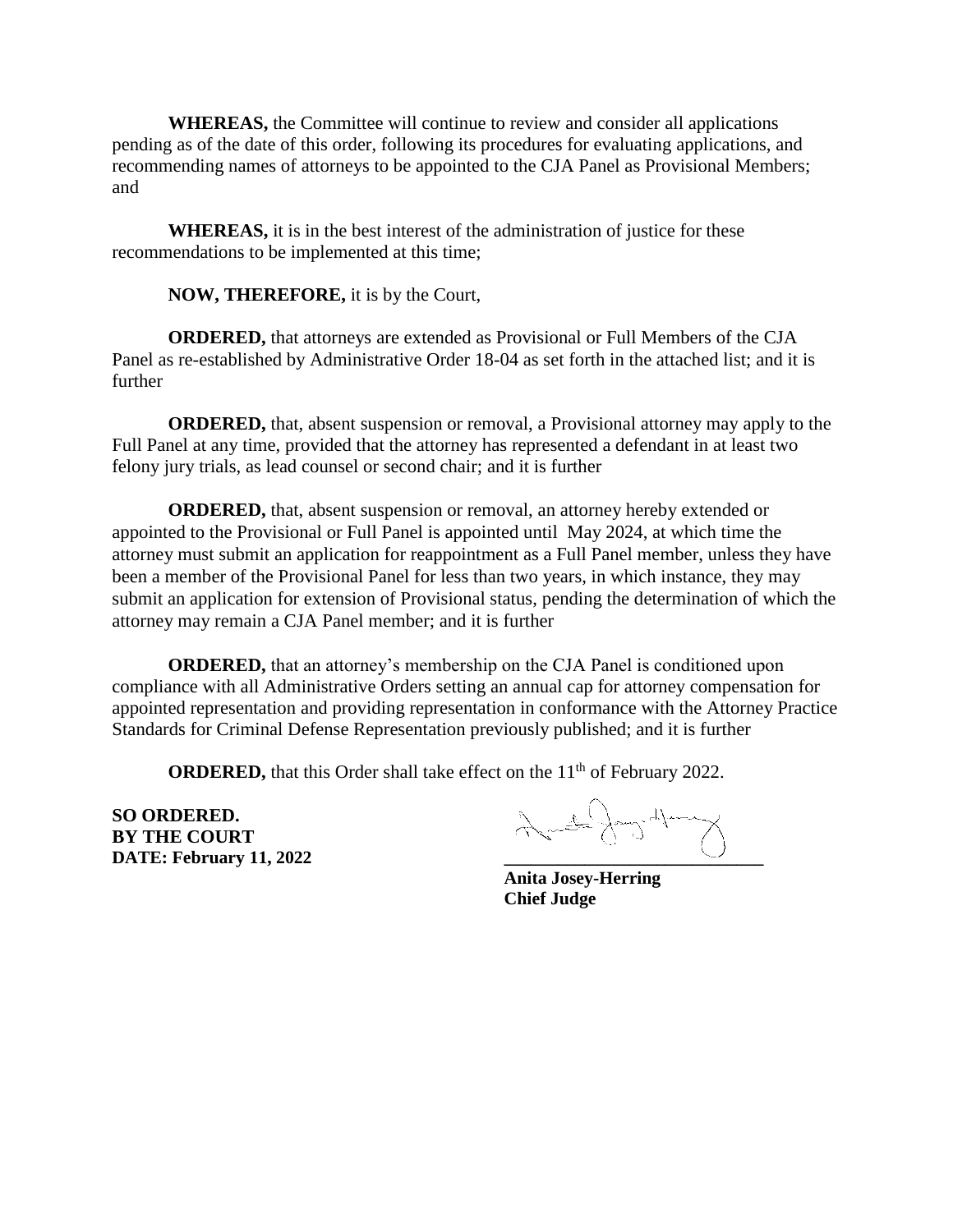## **Criminal Justice Act Panel Attorneys (updated 02.11.22) (\*unavailable for new appointments) (\*\*new or returning Full Panel attorney) (\*\*\*new Provisional Panel attorney)**

- 1. Abou, Sabitiyu
- 2. Ahmed, Atiq
- 3. Ain, Andrew
- 4. Akintoye, Hannah
- 5. Akulian, David
- 6. Ali, Khadijah
- 7. Allburn, Megan
- 8. Allen, Charles
- 9. Amato, Elita
- 10. Amissah, Albert
- 11. Archer, Colleen
- 12. Baldwin, Todd
- 13. Ballester, Betty
- 14. Baron, Gregg
- 15. Beasley, Donna
- 16. Bethel, Thecla
- 17. Bloch, Rebecca
- 18. Bogash, Samuel
- 19. Bookhard, Bryan
- 20. Borecki, Susan
- 21. Brennwald, Stephen
- 22. Brown, Bryan
- 23. Bruckheim, Michael
- 24. Burrell, Brandon
- 25. Cade, Anthony
- 26. Caleb, Joseph\*
- 27. Catacalos, Damon
- 28. Clark, Jason
- 29. Clements, Noah
- 30. Clennon, Cary
- 31. Cohen, Brett
- 32. Colt, James\*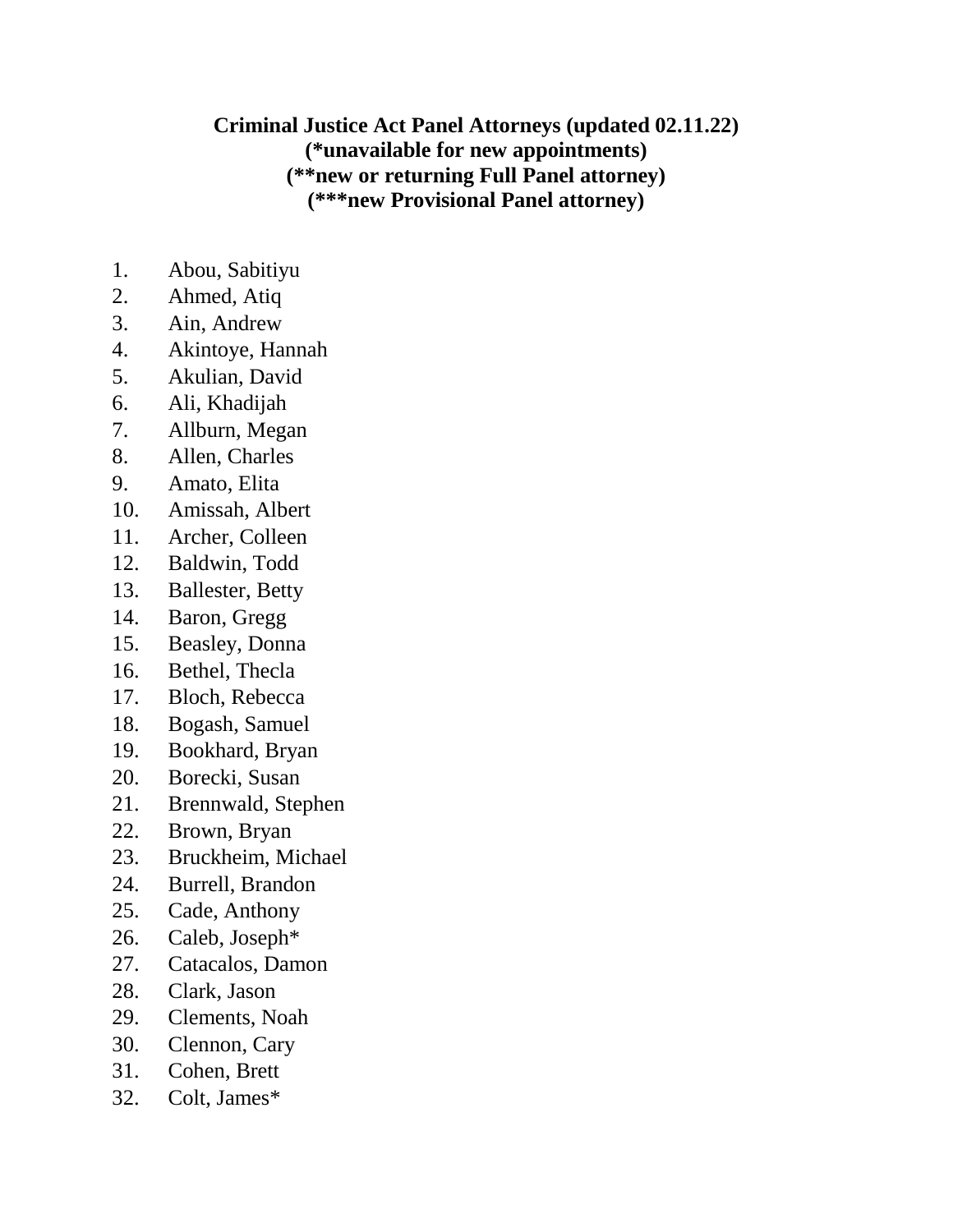- 33. Cooper, Bruce
- 34. Cooper, Peter
- 35. Copeland, Gregory
- 36. D'Antuono, Frances
- 37. Dansie, Lucas\*
- 38. DiMillio, Anthony
- 39. Dorsey, Daniel
- 40. Downs, April
- 41. Dozier, Jalil
- 42. Dunham, Colin
- 43. Dworsky, Donald
- 44. Ellis, Susan
- 45. Engle, Thomas
- 46. Escoto, Henry
- 47. Evans, Ferguson
- 48. Falodun, Oluwole
- 49. Farrelly, Sean\*
- 50. Fay, Joseph
- 51. Franklin, Gretchen
- 52. Gain, Edward
- 53. Goldstone, Mark
- 54. Hairston, Russell
- 55. Hakimzadeh, Kiumars
- 56. Haldane, Marie
- 57. Harden, Brandi
- 58. Harn, Daniel
- 59. Harris, Adam
- 60. Harrison, Claudine
- 61. Harvey, John
- 62. Haskell, Charles
- 63. Hayat, Fareed
- 64. Healy, Thomas
- 65. Hertz, Matthew
- 66. Heslep, Thomas
- 67. Holliday, Richard
- 68. Holt, Veronice
- 69. Houston, Linda\*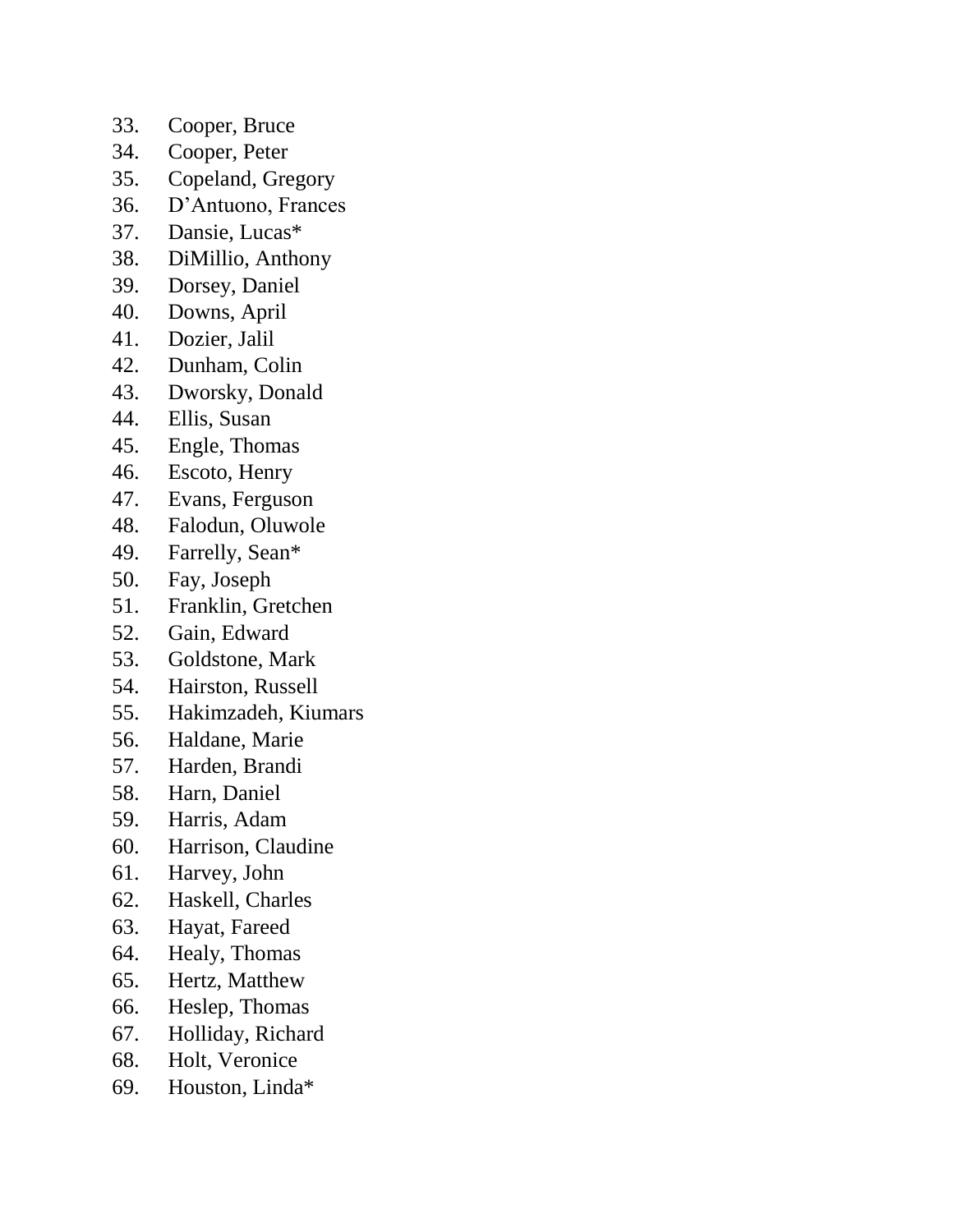- 70. Hunter, Adam
- 71. Irving, Kevin
- 72. Iverson, Frederick
- 73. Jacques, Tammy
- 74. Jarvis, Carlotta
- 75. Jean-Baptiste, Chantal
- 76. Jenkins, Theresa
- 77. Johnson, Stephanie
- 78. Johnson, Stuart
- 79. Jones, Dorsey
- 80. Jones, Raymond
- 81. Joseph, Edward
- 82. Judkins, Quo Meiko
- 83. Kalafat, Jason
- 84. Kamara, Louis
- 85. Kassees, Kevin
- 86. Key, Thomas
- 87. Khan, Azhar
- 88. Khater, Tony
- 89. Kiersh, Steven
- 90. King, Marnitta
- 91. Kleiman, Teresa
- 92. Koehler, Jamison
- 93. Kopecki, Sara
- 94. Kovler, Daniel
- 95. Kunnirickal, Issac
- 96. Kupers, Lawrence
- 97. Langello, Chris
- 98. Lanyi, Jonathan
- 99. Lester, Thomas
- 100. Lipper, Gregory
- 101. Lockard, Michelle
- 102. Logerfo, Stephen
- 103. Machado, John
- 104. Madden, Michael
- 105. Maddox-Levine, Gail
- 106. Madhure, Shridevi\*\*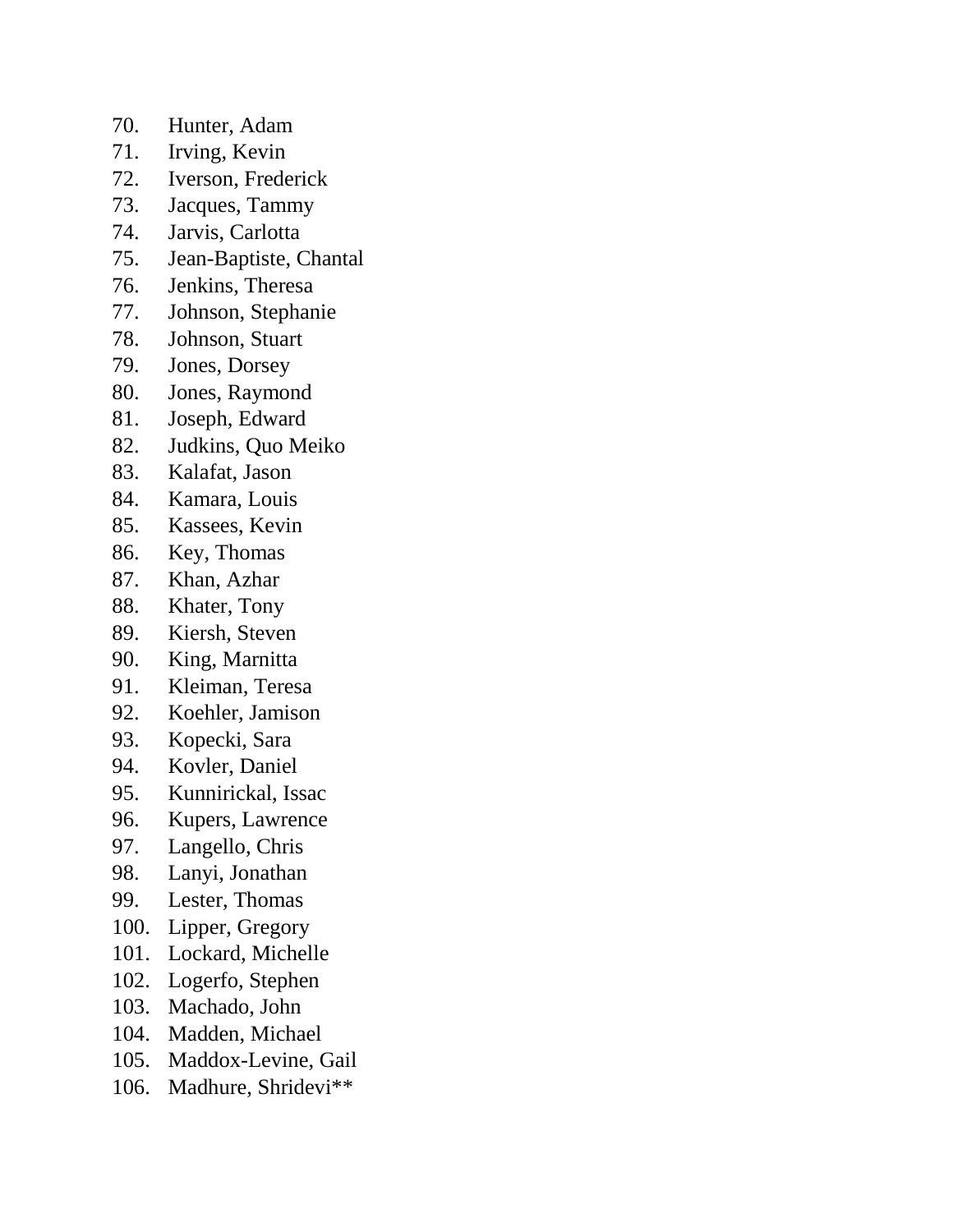- 107. Malech, Lloyd
- 108. Marguiles, Howard
- 109. McCoy, Joseph
- 110. McCoy, Rachel
- 111. McDonald, Randy
- 112. McEachern, Howard
- 113. McGonigal, Kyle
- 114. McGough, Kristin
- 115. Miller, Cedric
- 116. Minor, Karen
- 117. Molina, Joseph
- 118. Moore, Anne-Marie
- 119. Mosley, Kevin
- 120. Murdter, Charles
- 121. Murphy, Sean
- 122. Mutimer, Christopher
- 123. Mykytiuk, Jay
- 124. Nicholas, Lauckland
- 125. O'Bryant Jr., Adgie
- 126. Ogilvie, Steven
- 127. Ogolo, Chidi
- 128. Okezie, Justin\*
- 129. Oliver, Kevin
- 130. Page, Derrick
- 131. Patel, Sweta
- 132. Perrone, June
- 133. Phipps, Kelsey\*\*
- 134. Pinckney, Heather
- 135. Polin, Steven
- 136. Powell, Clarence
- 137. Queen, Elliott
- 138. Quillin, Daniel
- 139. Ramsay, Angela
- 140. Redmond-Reid, Chantaye
- 141. Reed, Janai
- 142. Regunathan, Ravi
- 143. Ricard, Craig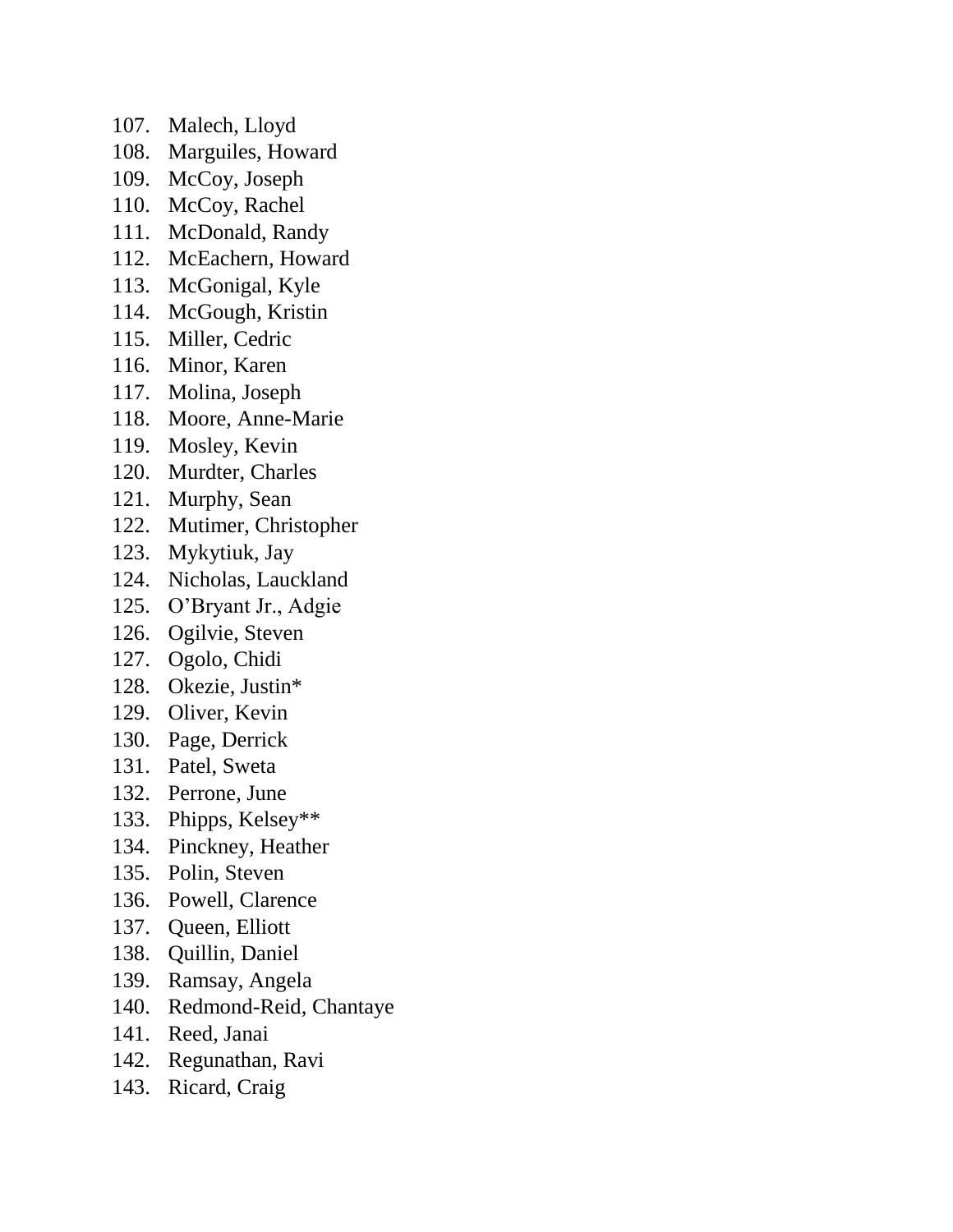- 144. Richter, David
- 145. Riddell, Stephen
- 146. Rist, Matthew
- 147. Robertson, Kevin
- 148. Robinson, Ralph
- 149. Rollins, Mark
- 150. Rosendorf, Martin
- 151. Sample, John
- 152. Sapirstein, Lisbeth
- 153. Schrager, Seth
- 154. Schultz, Corinne
- 155. Scialpi, Errin
- 156. Serrano, Miguel
- 157. Shaner, Heather
- 158. Shefferman, Brian
- 159. Sidberry, David
- 160. Simmons, Sellano
- 161. Slaight, Joanne
- 162. Smith, Anthony
- 163. Smith, Jerry
- 164. Smith, Lee
- 165. Stevens, Michelle Gemma
- 166. Swaney, Julie M.
- 167. Thomas, Alvin
- 168. Thompson, Everald
- 169. Towe, Reginald
- 170. Vaughn, Courtney
- 171. Vega, David
- 172. Viviani, Anthony\*
- 173. Vogel, Rebecca
- 174. Wall, Charles
- 175. Weathers, Sharon
- 176. Weletz, Carrie
- 177. Weller, Elizabeth
- 178. Williams, Ian
- 179. Williams, Jacqueline
- 180. Williams, James